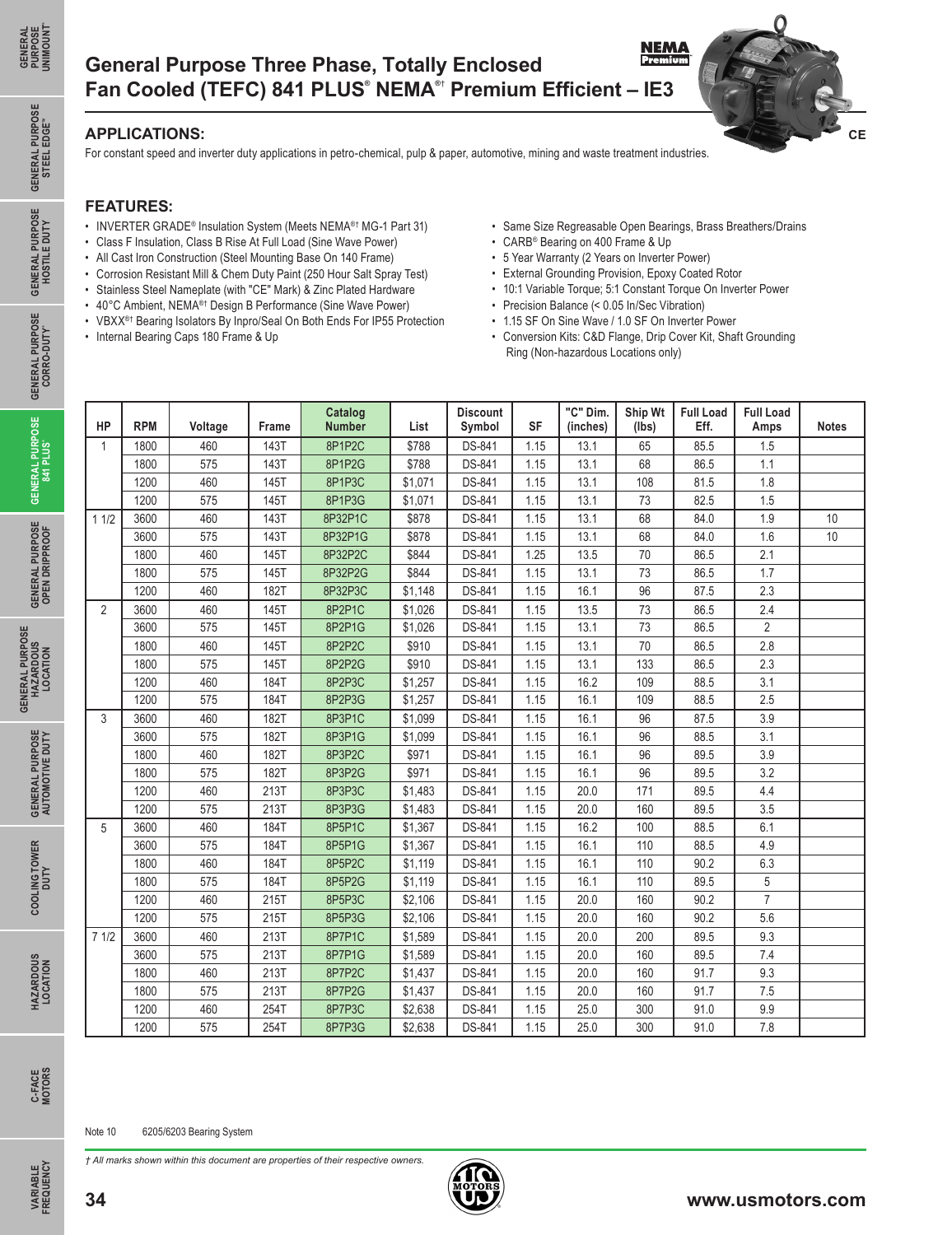*(continued)*

| HP | <b>RPM</b> | Voltage | Frame | Catalog<br><b>Number</b> | List     | <b>Discount</b><br>Symbol | <b>SF</b> | "C" Dim.<br>(inches) | Ship Wt<br>(lbs) | <b>Full Load</b><br>Eff. | <b>Full Load</b><br>Amps | <b>Notes</b> |
|----|------------|---------|-------|--------------------------|----------|---------------------------|-----------|----------------------|------------------|--------------------------|--------------------------|--------------|
| 10 | 3600       | 460     | 215T  | 8P10P1C                  | \$1,849  | <b>DS-841</b>             | 1.15      | 20.0                 | 185              | 91.0                     | 11.8                     |              |
|    | 3600       | 575     | 215T  | 8P10P1G                  | \$1,849  | DS-841                    | 1.15      | 20.0                 | 185              | 91.7                     | 9.4                      |              |
|    | 1800       | 460     | 215T  | 8P10P2C                  | \$1,724  | DS-841                    | 1.15      | 20.0                 | 205              | 91.7                     | 12                       |              |
|    | 1800       | 575     | 215T  | 8P10P2G                  | \$1,724  | <b>DS-841</b>             | 1.15      | 20.0                 | 200              | 91.7                     | 9.6                      |              |
|    | 1200       | 460     | 256T  | 8P10P3C                  | \$3,164  | DS-841                    | 1.15      | 25.0                 | 340              | 91.0                     | 12.5                     |              |
|    | 1200       | 575     | 256T  | 8P10P3G                  | \$3,164  | DS-841                    | 1.15      | 25.0                 | 340              | 91.0                     | 10.1                     |              |
| 15 | 3600       | 460     | 254T  | 8P15P1C                  | \$2,565  | DS-841                    | 1.15      | 25.0                 | 300              | 91.0                     | 17.6                     |              |
|    | 3600       | 575     | 254T  | 8P15P1G                  | \$2,565  | DS-841                    | 1.15      | 25.0                 | 300              | 91.0                     | 14.3                     |              |
|    | 1800       | 460     | 254T  | 8P15P2C                  | \$2,307  | DS-841                    | 1.15      | 25.0                 | 300              | 92.4                     | 18.3                     |              |
|    | 1800       | 575     | 254T  | 8P15P2G                  | \$2,307  | DS-841                    | 1.15      | 25.0                 | 300              | 92.4                     | 14.6                     |              |
|    | 1200       | 460     | 284T  | 8P15P3C                  | \$4,273  | DS-841                    | 1.15      | 27.4                 | 400              | 91.7                     | 18.6                     |              |
|    | 1200       | 575     | 284T  | 8P15P3G                  | \$4,273  | DS-841                    | 1.15      | 27.4                 | 400              | 91.7                     | 15                       |              |
| 20 | 3600       | 460     | 256T  | 8P20P1C                  | \$3,286  | DS-841                    | 1.15      | 25.0                 | 340              | 91.0                     | 23.1                     |              |
|    | 3600       | 575     | 256T  | 8P20P1G                  | \$3,286  | DS-841                    | 1.15      | 25.0                 | 340              | 91.0                     | 18.5                     |              |
|    | 1800       | 460     | 256T  | 8P20P2C                  | \$2,942  | DS-841                    | 1.15      | 25.0                 | 340              | 93.0                     | 23.8                     |              |
|    | 1800       | 575     | 256T  | 8P20P2G                  | \$2,942  | DS-841                    | 1.15      | 25.0                 | 340              | 93.0                     | 19                       |              |
|    | 1200       | 460     | 286T  | 8P20P3C                  | \$5,357  | DS-841                    | 1.15      | 27.4                 | 420              | 91.7                     | 24.5                     |              |
|    | 1200       | 575     | 286T  | 8P20P3G                  | \$5,357  | DS-841                    | 1.15      | 27.4                 | 420              | 91.7                     | 19.6                     |              |
| 25 | 3600       | 460     | 284TS | 8P25P1CS                 | \$3,707  | DS-841                    | 1.15      | 26.0                 | 350              | 91.7                     | 29.5                     |              |
|    | 3600       | 575     | 284TS | 8P25P1GS                 | \$3,707  | DS-841                    | 1.15      | 26.0                 | 350              | 91.7                     | 23.6                     |              |
|    | 1800       | 460     | 284T  | 8P25P2C                  | \$3,247  | DS-841                    | 1.15      | 27.4                 | 385              | 93.6                     | 29.5                     |              |
|    | 1800       | 575     | 284T  | 8P25P2G                  | \$3,247  | DS-841                    | 1.15      | 27.4                 | 390              | 93.6                     | 23.6                     |              |
|    | 1200       | 460     | 324T  | 8P25P3C                  | \$5,863  | DS-841                    | 1.15      | 30.8                 | 631              | 93.0                     | 29.4                     |              |
|    | 1200       | 575     | 324T  | 8P25P3G                  | \$5,863  | DS-841                    | 1.15      | 30.8                 | 546              | 93.0                     | 23.5                     |              |
| 30 | 3600       | 460     | 286TS | 8P30P1CS                 | \$4,243  | <b>DS-841</b>             | 1.15      | 26.0                 | 400              | 91.7                     | 34                       |              |
|    | 3600       | 575     | 286TS | 8P30P1GS                 | \$4,243  | DS-841                    | 1.15      | 26.0                 | 400              | 91.7                     | 27.6                     |              |
|    | 1800       | 460     | 286T  | 8P30P2C                  | \$3,696  | DS-841                    | 1.15      | 27.4                 | 440              | 93.6                     | 35                       |              |
|    | 1800       | 575     | 286T  | 8P30P2G                  | \$3,696  | DS-841                    | 1.15      | 27.4                 | 440              | 93.6                     | 27.6                     |              |
|    | 1200       | 460     | 326T  | 8P30P3C                  | \$6,751  | DS-841                    | 1.15      | 30.8                 | 595              | 93.6                     | 35                       |              |
|    | 1200       | 575     | 326T  | 8P30P3G                  | \$6,751  | DS-841                    | 1.15      | 30.8                 | 626              | 93.6                     | 28.1                     |              |
| 40 | 3600       | 460     | 324TS | 8P40P1CS                 | \$5,599  | DS-841                    | 1.15      | 29.3                 | 465              | 92.4                     | 46                       |              |
|    | 3600       | 575     | 324TS | 8P40P1GS                 | \$5,599  | <b>DS-841</b>             | 1.15      | 29.3                 | 496              | 92.4                     | 36                       |              |
|    | 1800       | 460     | 324T  | 8P40P2C                  | \$4,928  | DS-841                    | 1.15      | 30.8                 | 515              | 94.1                     | 46                       |              |
|    | 1800       | 575     | 324T  | 8P40P2G                  | \$4,928  | DS-841                    | 1.15      | 30.8                 | 546              | 94.1                     | 37                       |              |
|    | 1200       | 460     | 364T  | 8P40P3C                  | \$9,286  | DS-841                    | 1.15      | 33.0                 | 785              | 94.1                     | 46                       |              |
|    | 1200       | 575     | 364T  | 8P40P3G                  | \$9,286  | DS-841                    | 1.15      | 33.0                 | 785              | 94.1                     | 37                       |              |
| 50 | 3600       | 460     | 326TS | 8P50P1CS                 | \$7,203  | <b>DS-841</b>             | 1.15      | 29.3                 | 655              | 93.0                     | 56                       |              |
|    | 3600       | 575     | 326TS | 8P50P1GS                 | \$7,203  | DS-841                    | 1.15      | 29.3                 | 555              | 93.0                     | 45                       |              |
|    | 1800       | 460     | 326T  | 8P50P2C                  | \$6,050  | DS-841                    | 1.15      | 30.8                 | 860              | 94.5                     | 56                       |              |
|    | 1800       | 575     | 326T  | 8P50P2G                  | \$6,050  | DS-841                    | 1.15      | 30.8                 | 626              | 94.5                     | 45                       |              |
|    | 1200       | 460     | 365T  | 8P50P3C                  | \$10,698 | DS-841                    | 1.15      | 33.0                 | 895              | 94.1                     | 58                       |              |
|    | 1200       | 575     | 365T  | 8P50P3G                  | \$10,698 | DS-841                    | 1.15      | 33.0                 | 895              | 94.1                     | 46                       |              |

**COOLING TOWER** 

**COOLING TOWER**<br>DUTY

**DUTY AUTOMOTIVE DUTY**

**GENERAL PURPOSE** 

**GENERAL PURPOSE**<br>AUTOMOTIVE DUTY

**GENERAL PURPOSE HAZARDOUS LOCATION**

**GENERAL PURPOSE<br>HAZARDOUS<br>HAZARDOUS** 

**GENERAL PURPOSE OPEN DRIPPROOF**

**GENERAL PURPOSE 841 PLUS**

GENERAL PURPOSE OENERAL PURPOSE OENERAL PURPOSE OENERAL PURPOSE<br>STEEL EDGE™ HOSTILE DUTY CORRO-DUTY 841 PLUS<br>STEEL EDGE™ HOSTILE DUTY CORRO-DUTY 841 PLUS **GENERAL PURPOSE CORRO-DUTY®**

**GENERAL PURPOSE HOSTILE DUTY**

**GENERAL PURPOSE STEEL EDGE<sup>T</sup>** 

**CE**

n

**VARIABLE** 

**VARIABLE**<br>FREQUENCY

*† All marks shown within this document are properties of their respective owners.*





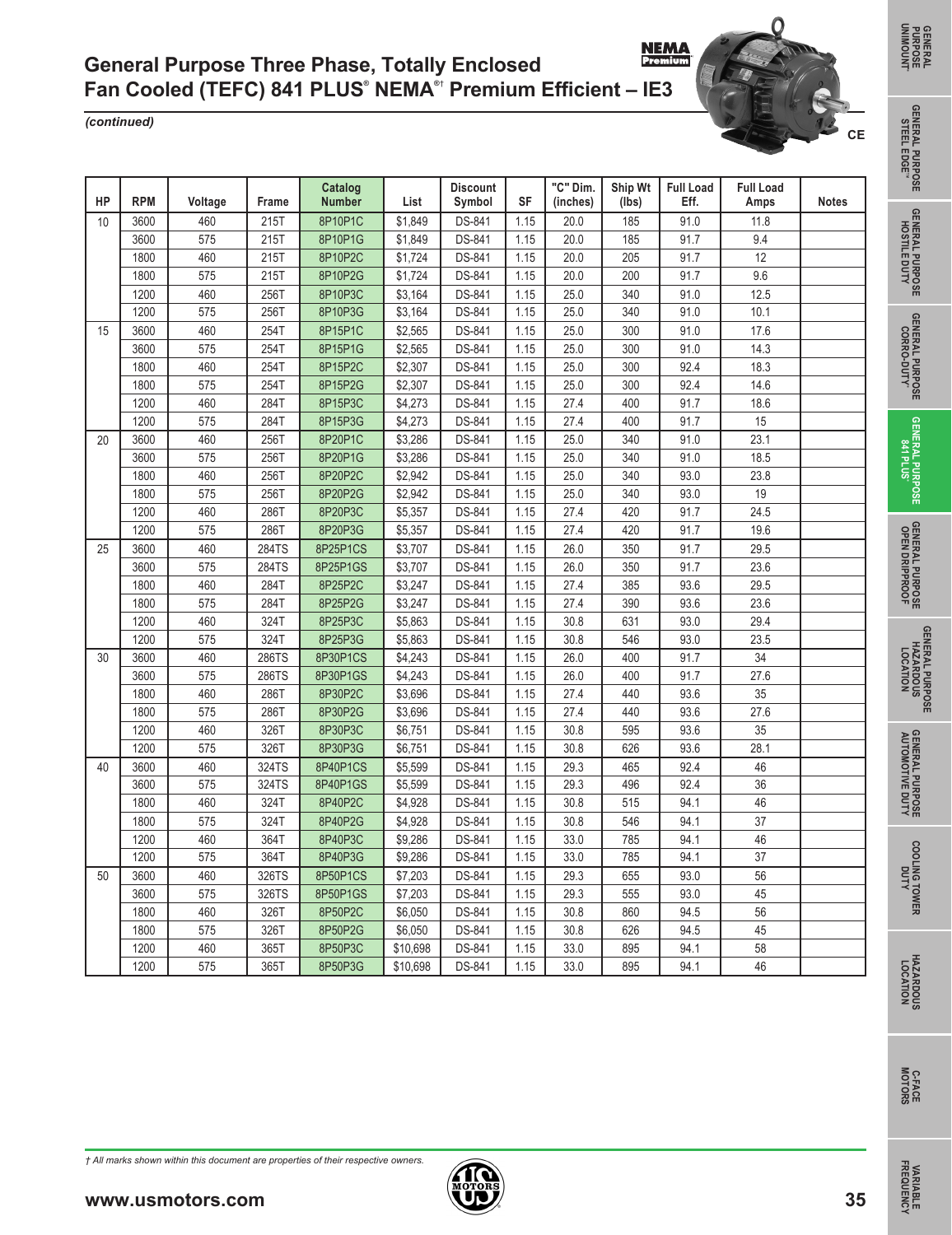## **NEMA General Purpose Three Phase, Totally Enclosed Fan Cooled (TEFC) 841 PLUS® NEMA®**†  **Premium Efficient – IE3**

#### *(continued)*

**GENERAL GENERAL<br>PURPOSE<br>UNIMOUNT UNIMOUNT®**

> **GENERAL PURPOSE** STEEL EDGE™

**GENERAL PURPOSE HOSTILE DUTY**

**GENERAL PURPOSE CORRO-DUTY®**

GENERAL PURPOSE GENERAL PURPOSE GENERAL PURPOSE GENERAL PURPOSE GENERAL PURPOSE<br>OPEN DRIPPROOF 841 PLUS CORRO-DUTY HOSTILE DUTY STEEL EDGE"

**GENERAL PURPOSE 841 PLUS®**

**GENERAL PURPOSE OPEN DRIPPROOF**

**HAZARDOUS LOCATION**

**GENERAL PURPOSE AUTOMOTIVE DUTY**

**GENERAL PURPOSE**<br>AUTOMOTIVE DUTY

**COOLING TOWER**  COOLING TOWER<br>DUTY

> **HAZARDOUS LOCATION**

HAZARDOUS<br>LOCATION

| HP         | <b>RPM</b> | Voltage | Frame | Catalog<br><b>Number</b> | List     | <b>Discount</b><br>Symbol | SF   | "C" Dim.<br>(inches) | Ship Wt<br>(lbs) | <b>Full Load</b><br>Eff. | <b>Full Load</b><br>Amps | <b>Notes</b> |
|------------|------------|---------|-------|--------------------------|----------|---------------------------|------|----------------------|------------------|--------------------------|--------------------------|--------------|
| 60         | 3600       | 460     | 364TS | 8P60P1CS                 | \$9,416  | DS-841                    | 1.15 | 30.9                 | 785              | 93.6                     | 68                       |              |
|            | 3600       | 575     | 364TS | 8P60P1GS                 | \$9,416  | DS-841                    | 1.15 | 30.9                 | 785              | 93.6                     | 54                       |              |
|            | 1800       | 460     | 364T  | 8P60P2C                  | \$8,614  | DS-841                    | 1.15 | 33.0                 | 785              | 95.0                     | 69                       |              |
|            | 1800       | 460     | 364TS | 8P60P2CS                 | \$8,614  | DS-841                    | 1.15 | 30.9                 | 785              | 95.0                     | 69                       |              |
|            | 1800       | 575     | 364T  | 8P60P2G                  | \$8,614  | DS-841                    | 1.15 | 33.0                 | 785              | 95.0                     | 55                       |              |
|            | 1200       | 460     | 404T  | 8P60P3C                  | \$12,342 | DS-841                    | 1.15 | 38.0                 | 1160             | 94.5                     | 70                       |              |
|            | 1200       | 575     | 404T  | 8P60P3G                  | \$12,342 | DS-841                    | 1.15 | 36.5                 | 1360             | 94.5                     | 56                       |              |
| 75         | 3600       | 460     | 365TS | 8P75P1CS                 | \$11,597 | DS-841                    | 1.15 | 30.9                 | 895              | 93.6                     | 83                       |              |
|            | 3600       | 575     | 365TS | 8P75P1GS                 | \$11,597 | DS-841                    | 1.15 | 30.9                 | 895              | 93.6                     | 67                       |              |
| 100<br>125 | 1800       | 460     | 365T  | 8P75P2C                  | \$10,739 | DS-841                    | 1.15 | 33.0                 | 895              | 95.4                     | 84                       |              |
|            | 1800       | 460     | 365T  | 8P75P2CB                 | \$11,289 | DS-841                    | 1.15 | 33.0                 | 895              | 95.4                     | 84                       | 09           |
|            | 1800       | 460     | 365TS | 8P75P2CS                 | \$10,739 | DS-841                    | 1.15 | 30.9                 | 895              | 95.4                     | 84                       |              |
|            | 1800       | 575     | 365T  | 8P75P2G                  | \$10,739 | DS-841                    | 1.00 | 33.0                 | 895              | 95.4                     | 68                       |              |
|            | 1800       | 575     | 365T  | 8P75P2GB                 | \$11,289 | DS-841                    | 1.15 | 33.0                 | 895              | 95.4                     | 68                       | 09           |
|            | 1200       | 460     | 405T  | 8P75P3C                  | \$14,263 | DS-841                    | 1.15 | 38.0                 | 1300             | 94.5                     | 87                       |              |
|            | 1200       | 460     | 405T  | 8P75P3CB                 | \$14,863 | DS-841                    | 1.15 | 38.0                 | 1300             | 94.5                     | 87                       | 09           |
|            | 1200       | 575     | 405T  | 8P75P3GB                 | \$14,863 | DS-841                    | 1.15 | 38.0                 | 1300             | 94.5                     | 69                       | 09           |
|            | 3600       | 460     | 405TS | 8P100P1CS                | \$15,763 | DS-841                    | 1.15 | 35.0                 | 1305             | 94.5                     | 112                      |              |
|            | 1800       | 460     | 405T  | 8P100P2C                 | \$13,431 | DS-841                    | 1.15 | 38.0                 | 1300             | 95.4                     | 113                      |              |
|            | 1800       | 460     | 405T  | 8P100P2CB                | \$14,031 | DS-841                    | 1.15 | 38.0                 | 1300             | 95.4                     | 113                      | 09           |
|            | 1800       | 460     | 405TS | 8P100P2CS                | \$13,431 | DS-841                    | 1.15 | 35.0                 | 1100             | 95.4                     | 113                      |              |
|            | 1800       | 575     | 405T  | 8P100P2G                 | \$13,431 | DS-841                    | 1.15 | 38.0                 | 1400             | 95.4                     | $90\,$                   |              |
|            | 1800       | 575     | 405T  | 8P100P2GB                | \$14,031 | DS-841                    | 1.15 | 38.0                 | 1300             | 95.4                     | $90\,$                   | 09           |
|            | 1800       | 575     | 405TS | 8P100P2GS                | \$13,431 | DS-841                    | 1.15 | 35.0                 | 1300             | 95.4                     | $90\,$                   |              |
|            | 1200       | 460     | 444T  | 8P100P3C                 | \$19,820 | DS-841                    | 1.15 | 45.8                 | 1660             | 95.4                     | 124                      | 11           |
|            | 1200       | 460     | 444T  | 8P100P3CB                | \$20,970 | DS-841                    | 1.15 | 45.8                 | 1660             | 95.0                     | 124                      | 09           |
|            | 3600       | 460     | 444TS | 8P125P1CS                | \$19,697 | DS-841                    | 1.15 | 42.0                 | 1590             | 95.8                     | 142                      |              |
|            | 3600       | 575     | 444TS | 8P125P1GS                | \$19,697 | DS-841                    | 1.15 | 42.0                 | 1590             | 95.8                     | 114                      |              |
|            | 1800       | 460     | 444T  | 8P125P2C                 | \$16,789 | DS-841                    | 1.15 | 45.8                 | 1675             | 95.4                     | 146                      | 11           |
|            | 1800       | 460     | 444T  | 8P125P2CB                | \$17,939 | DS-841                    | 1.15 | 45.8                 | 1675             | 95.4                     | 146                      | 09           |
|            | 1800       | 460     | 444TS | 8P125P2CS                | \$16,789 | DS-841                    | 1.15 | 42.0                 | 1675             | 95.4                     | 146                      |              |
|            | 1800       | 575     | 444T  | 8P125P2G                 | \$16,789 | DS-841                    | 1.15 | 45.8                 | 1675             | 95.4                     | 116                      | 11           |
|            | 1800       | 575     | 444T  | 8P125P2GB                | \$17,939 | DS-841                    | 1.15 | 45.8                 | 1675             | 95.4                     | 116                      | 09           |
|            | 1800       | 575     | 444TS | 8P125P2GS                | \$16,789 | DS-841                    | 1.15 | 42.0                 | 1675             | 95.4                     | 116                      |              |
|            | 1200       | 460     | 445T  | 8P125P3C                 | \$22,767 | DS-841                    | 1.15 | 45.9                 | 1770             | 95.8                     | 151                      |              |
|            | 1200       | 460     | 445T  | 8P125P3CB                | \$23,917 | DS-841                    | 1.15 | 45.9                 | 1770             | 95.4                     | 151                      | 09           |
|            | 1200       | 575     | 445T  | 8P125P3GB                | \$23,917 | DS-841                    | 1.15 | 45.8                 | 1770             | 95.4                     | 123                      | 09           |
| 150        | 3600       | 460     | 445TS | 8P150P1CS                | \$24,508 | <b>DS-841</b>             | 1.15 | 42                   | 1670             | 95.8                     | 171                      |              |
|            | 3600       | 575     | 445TS | 8P150P1GS                | \$24,508 | DS-841                    | 1.15 | 42                   | 1670             | 95.4                     | 137                      |              |
|            | 1800       | 460     | 445T  | 8P150P2C                 | \$20,147 | DS-841                    | 1.15 | 45.9                 | 1780             | 95.8                     | 171                      | 11           |
|            | 1800       | 460     | 445T  | 8P150P2CB                | \$21,297 | <b>DS-841</b>             | 1.15 | 45.8                 | 1780             | 95.8                     | 171                      | 09           |
|            |            | 460     | 445TS | 8P150P2CS                | \$20,147 | <b>DS-841</b>             | 1.15 | 42.1                 | 1800             | 95.8                     | 171                      |              |
|            | 1800       |         |       |                          |          |                           | 1.15 | 45.9                 | 1800             | 95.8                     | 137                      | 11           |
|            | 1800       | 575     | 445T  | 8P150P2G                 | \$20,147 | DS-841                    |      |                      |                  |                          |                          |              |
|            | 1800       | 575     | 445T  | 8P150P2GB                | \$21,297 | DS-841                    | 1.15 | 45.8                 | 1800             | 95.8                     | 137                      | 09           |
|            | 1200       | 460     | 447T  | 8P150P3C                 | \$26,437 | DS-841                    | 1.15 | 49.4                 | 2100             | 95.8                     | 181                      |              |
|            | 1200       | 460     | 447T  | 8P150P3CB                | \$27,787 | DS-841                    | 1.15 | 49.3                 | 2100             | 95.8                     | 181                      | 09           |
|            | 1200       | 575     | 447T  | 8P150P3G                 | \$26,437 | <b>DS-841</b>             | 1.15 | 49.4                 | 2100             | 96.2                     | 145                      | 11           |

**VARIABLE FREQUENCY**

VARIABLE<br>FREQUENCY

Note 09 Roller Bearing<br>Note 11 6318/6313 Bear

6318/6313 Bearing System

*† All marks shown within this document are properties of their respective owners.*



**CE**